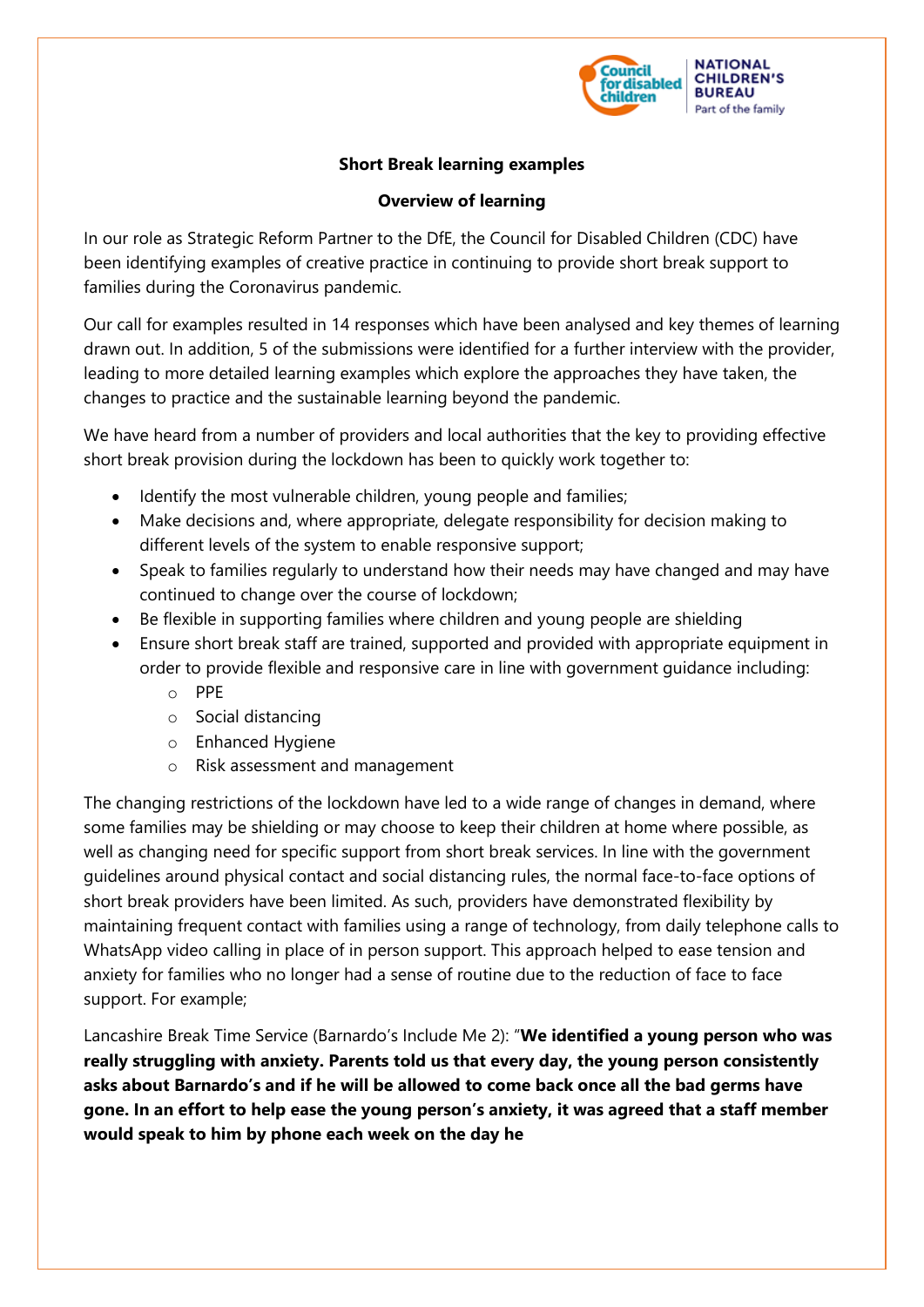

**would normally be in the Lancashire Break Time group, giving him the regular contact and consistency with Barnardo's that he obviously needs."**

Together Trust – Meridian: **"Support from the Family support team at Together Trust where we have been able to offer parents telephone / Zoom consultations with OT's, Speech and Language, sleep clinic and behavior support tailored to their specific need to support the families who are not currently able to attend the service."**

The Junction Foundation: **"We consulted with families around how young people would cope with online sessions and took their feedback on board when planning and establishing a model for delivery."**

Other examples included, KIDS and Charlton Athletic Community Trust (CACT), who recognised the arising basic needs of many of the families supported by their service, particularly those shielding, has been centred on the importance of weekly shopping for groceries and medication from the pharmacy, which is then delivered to families' door step. This has enabled families to continue to have their basic needs met and avoid unnecessary risks to their health.

KIDS: **"Arranging for workers to drop off shopping to families having difficulties getting out"**

## CACT: **"We did various shopping and pharmacy deliveries to families, they would send in their shopping list in the morning and later that day we would have it to them."**

Group activity sessions for children and young people that would have usually taken place face to face before lockdown have been more challenging however, some providers have adapted their sessions through virtual applications, such as Zoom. This has enabled parents who have taken on more caring responsibilities during the lockdown to have some of their own personal time, whilst knowing that there child is engaging in an activity. As well as this, some children have been able to develop skills to use technology independently. The examples below illustrate the significant impact and use of virtual platforms by short break providers.

Bath Area Play Project: **"Once Lockdown happened, term time providers moved to using the Zoom platform for their online weekly groups. As some young people are non-verbal, this had to include many visual and interactive games and challenges/teasers, shared cooking and food/drink making."**

The Junction Foundation: "**Male aged 11 with Autism was accessing our face to face groups just before lockdown. When we started our online groups, he was a bit apprehensive to join as he was unsure of how this would work. Since then he has attended all sessions and as the sessions have progressed he has developed more independence and asks his Mum to leave him alone while he is on a session as he wants to do it himself. Mum has reported that he gets excited before each session."**

A key message from all providers was that risk assessments should be used as an enabler to providing support rather than a barrier. A good risk assessment which supports effective risk management and creative thinking led to different approaches to face-to-face support rather than